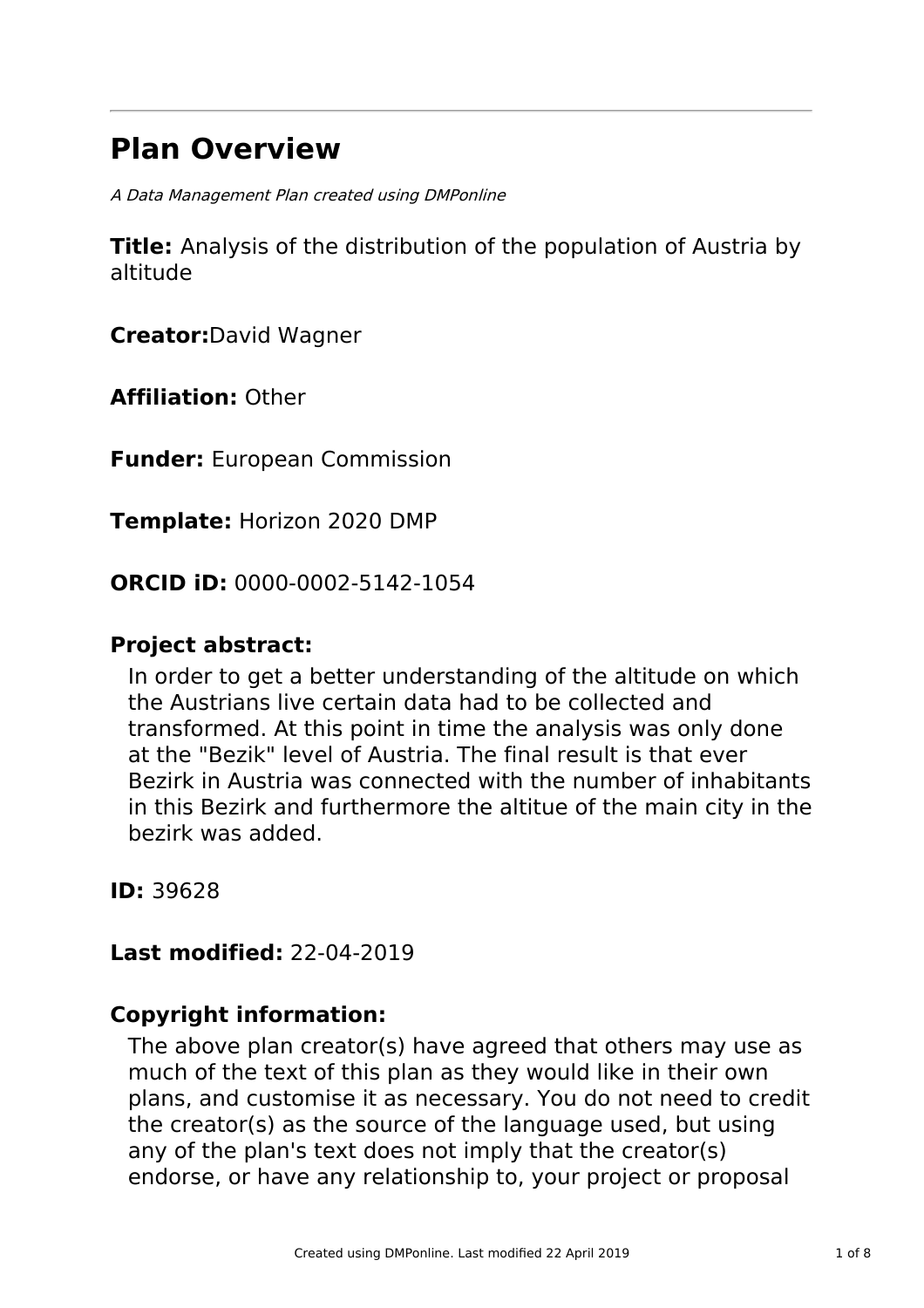# **Analysis of the distribution of the population of Austria by altitude - Initial DMP**

# **1. Data summary**

**Provide a summary of the data addressing the following issues:**

- **State the purpose of the data collection/generation**
- **Explain the relation to the objectives of the project**
- **Specify the types and formats of data generated/collected**
- **Specify if existing data is being re-used (if any)**
- **Specify the origin of the data**
- **State the expected size of the data (if known)**
- **Outline the data utility: to whom will it be useful**

### **Purpose**

The purpose of the data generation is to enable analysis on which elevation Austrians typically live. As there is currently no data available that links the population of Austria on a granular level (for example Bezirk) to the altitude that the people live at.

### **Data collected and reused:**

- Population Data of Austria per Bezirk
	- https://www.data.gv.at/katalog/dataset/3bfba412-7053-3a60-937a-8c3dd2c71294
		- Unique ID of the data on data.gv.at: 3bfba412-7053-3a60-937a-8c3dd2c71294
	- Three CSV files:
		- 1. Bezirk Name mapping to internal code
			- 1. Name: OGD\_f0743\_VZ\_HIS\_GEM\_4\_C-GRGEMAKT-0
			- 2. Size: 7 Kb
			- 3. Location: ./data/raw
		- 2. Year mapping to internal Code
			- 1. Name: OGD\_f0743\_VZ\_HIS\_GEM\_4
			- 2. Size: 8 Kb
			- 3. Location: ./data/raw
		- 3. Actual Population data
			- 1. Name: OGD f0743 VZ HIS GEM 4
			- 2. Size: 40Kb
			- 3. Location: ./data/raw
- Altitude Data
	- from DBpedia
		- Accessed directly and stored in a pandas DataFrame
	- Missing values that were not found on DBpedia
		- **Was looked up manually on Wikipedia**
		- A csy file was created with the data
			- **Name: MissingHM**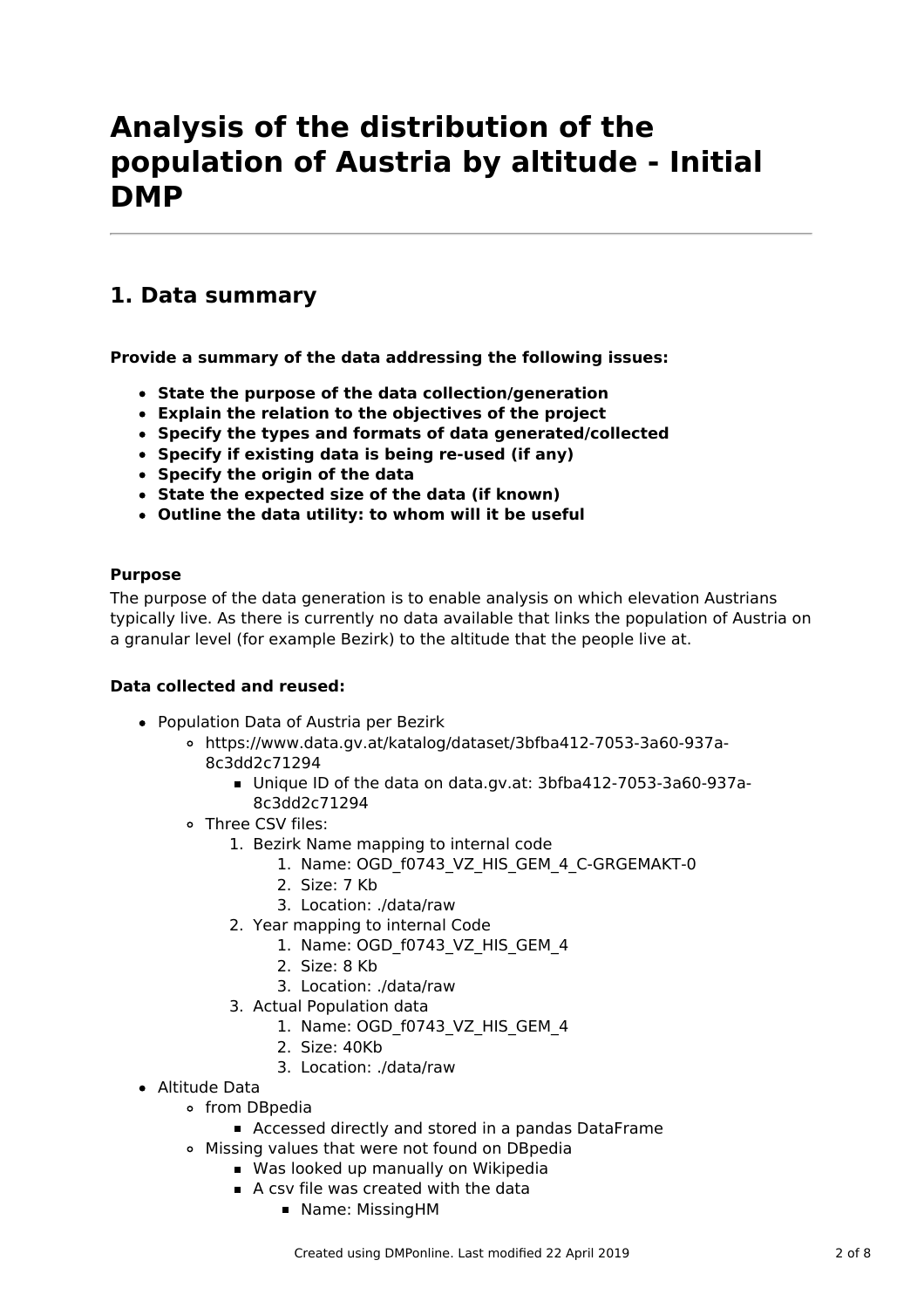- Location: ./data/raw
- Generated manually
- Format: CSV
	- Non proprietary
- $Size: < 2$  Kb

### **Data created:**

- Comined table of Population of Austria in 2011 per Bezirk plus the altitude of the main city in the Bezirk.
	- o Name: Population2011 altitude
	- Location: ./data
	- Format: CSV
		- Non proprietary
	- Size: <9 Kb
	- DOI: https://doi.org/10.5281/zenodo.2648511

The data will be useful to anybody that wants to work with the elevation data from Austria.

## **2. FAIR data**

### **2.1 Making data findable, including provisions for metadata:**

- **Outline the discoverability of data (metadata provision)**
- **Outline the identifiability of data and refer to standard identification mechanism. Do you make use of persistent and unique identifiers such as Digital Object Identifiers?**
- **Outline naming conventions used**
- **Outline the approach towards search keyword**
- **Outline the approach for clear versioning**
- **Specify standards for metadata creation (if any). If there are no standards in your discipline describe what metadata will be created and how**

**Metadata** that instructs on how to run the code is included, as well as metadata that defines the software requirements. Lastly, there is also metadata on the software architecture and a description of it.

The output data will be stored in the following repository:

- Zenodo
	- DOI: https://doi.org/10.5281/zenodo.2648511
	- License: Creative Commons Attribution 4.0 [International](http://creativecommons.org/licenses/by/4.0/legalcode)
	- Availabe since: 22nd of April 2019

The Jupyter Notebook, as well as all the documentation, input files and output were pubished on: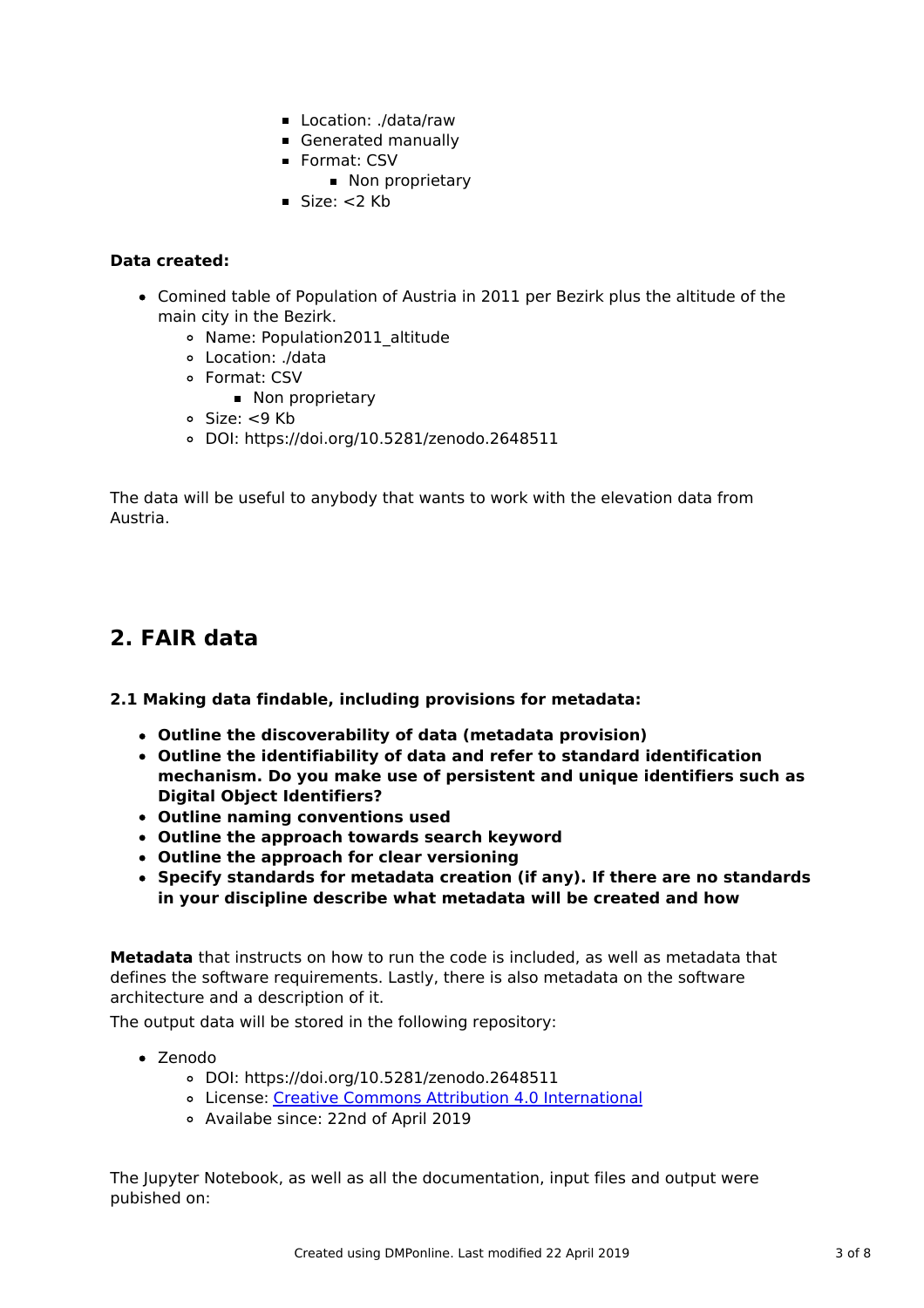- Github with the integration to Zenodo
	- DOI: https://doi.org/10.5281/zenodo.2648637
	- o [License](http://www.opensource.org/licenses/MIT): MIT License
	- Availabe since: 22nd of April 2019

For the data files the **naming conventions** that were found at the data source were kept.

**Keywords** that relate to Austria, Population and Altitude were choosen.

**Versioning** will only occur every few years, as only then new popualtion data will be available. Then changes to the input data will still not break the Jupyter notebooks, as the old data will still be included.

Versioning will be taken care of on Zenodo

**The metadata** that will be created is the following:

- README.md
	- explanation of the project and how to reproduce it/ run the code.
- requirements.txt
	- SW requirements that need to be installed in order to run the code
- metadata.xml
	- Metadata describing the tables and the origin of the project
- architecure.png
	- Picture displaying the architecture for preprocessing the data.
- description.txt
	- Short description of the architecture for preprocessing the data.

### **2.2 Making data openly accessible:**

- **Specify which data will be made openly available? If some data is kept closed provide rationale for doing so**
- **Specify how the data will be made available**
- **Specify what methods or software tools are needed to access the data? Is documentation about the software needed to access the data included? Is it possible to include the relevant software (e.g. in open source code)?**
- **Specify where the data and associated metadata, documentation and code are deposited**
- **Specify how access will be provided in case there are any restrictions**

All of the data will be made openly available, as there is are neither license issues nor is any personal data included.

The input data will be made available with the code on Github. However, it is also availabel on the data.gv.at homepage.

The output data will be made available on Zenodo.

The data will be uploaded to Github and Zenodo and DOI will be assigned.

The only software that is required is a browser, that allows to access Zenodo and Github.

The data can even be read by a simple texteditor, as it is just in csv format.

The output data will be stored in the following repository:

- Zenodo
	- DOI: https://doi.org/10.5281/zenodo.2648511
	- License: Creative Commons Attribution 4.0 [International](http://creativecommons.org/licenses/by/4.0/legalcode)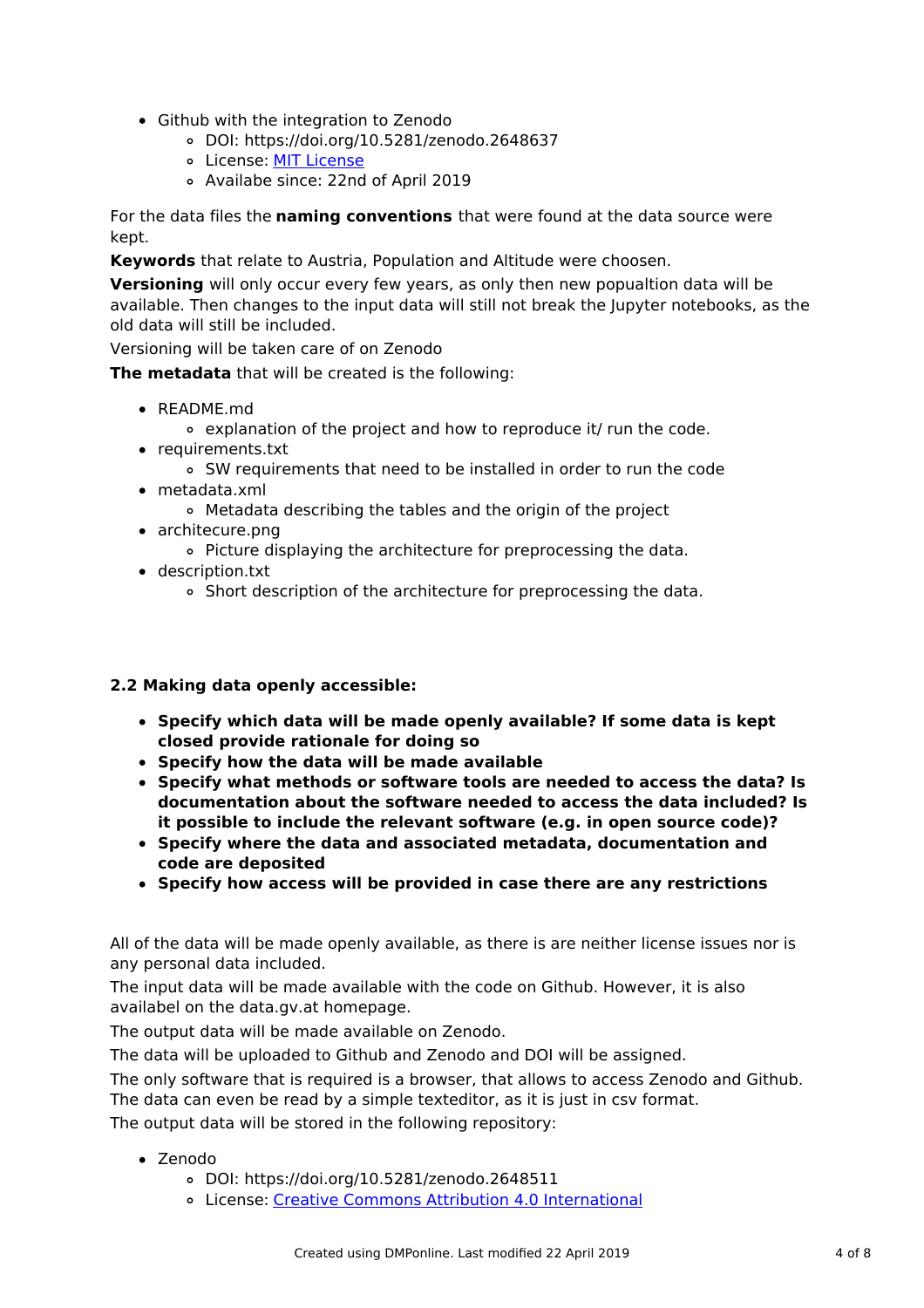Availabe since: 22nd of April 2019

The Jupyter Notebook, as well as all the documentation, input files and output were pubished on:

- Github with the integration to Zenodo
	- DOI: https://doi.org/10.5281/zenodo.2648637
	- o [License](http://www.opensource.org/licenses/MIT): MIT License
	- Availabe since: 22nd of April 2019

There are no restrictions on the data.

### **2.3 Making data interoperable:**

- **Assess the interoperability of your data. Specify what data and metadata vocabularies, standards or methodologies you will follow to facilitate interoperability.**
- **Specify whether you will be using standard vocabulary for all data types present in your data set, to allow inter-disciplinary interoperability? If not, will you provide mapping to more commonly used ontologies?**

All of the data is stored as csv files, which are non proprietary.

Furthermore metadata that instructs on how to run the code is included, as well as metadata that defines the software requirements. Lastly, there is also metadata on the software architecture and a description of it.

No vocabulary is used.

### **2.4 Increase data re-use (through clarifying licenses):**

- **Specify how the data will be licenced to permit the widest reuse possible**
- **Specify when the data will be made available for re-use. If applicable, specify why and for what period a data embargo is needed**
- **Specify whether the data produced and/or used in the project is useable by third parties, in particular after the end of the project? If the re-use of some data is restricted, explain why**
- **Describe data quality assurance processes**
- **Specify the length of time for which the data will remain re-usable**

The output data will have the following**license**:

License: Creative Commons Attribution 4.0 [International](http://creativecommons.org/licenses/by/4.0/legalcode)

The Jupyter Notebook, as well as all the documentation, input files and output are published with the following license:

• [License](http://www.opensource.org/licenses/MIT): MIT License

There is no data embargo period.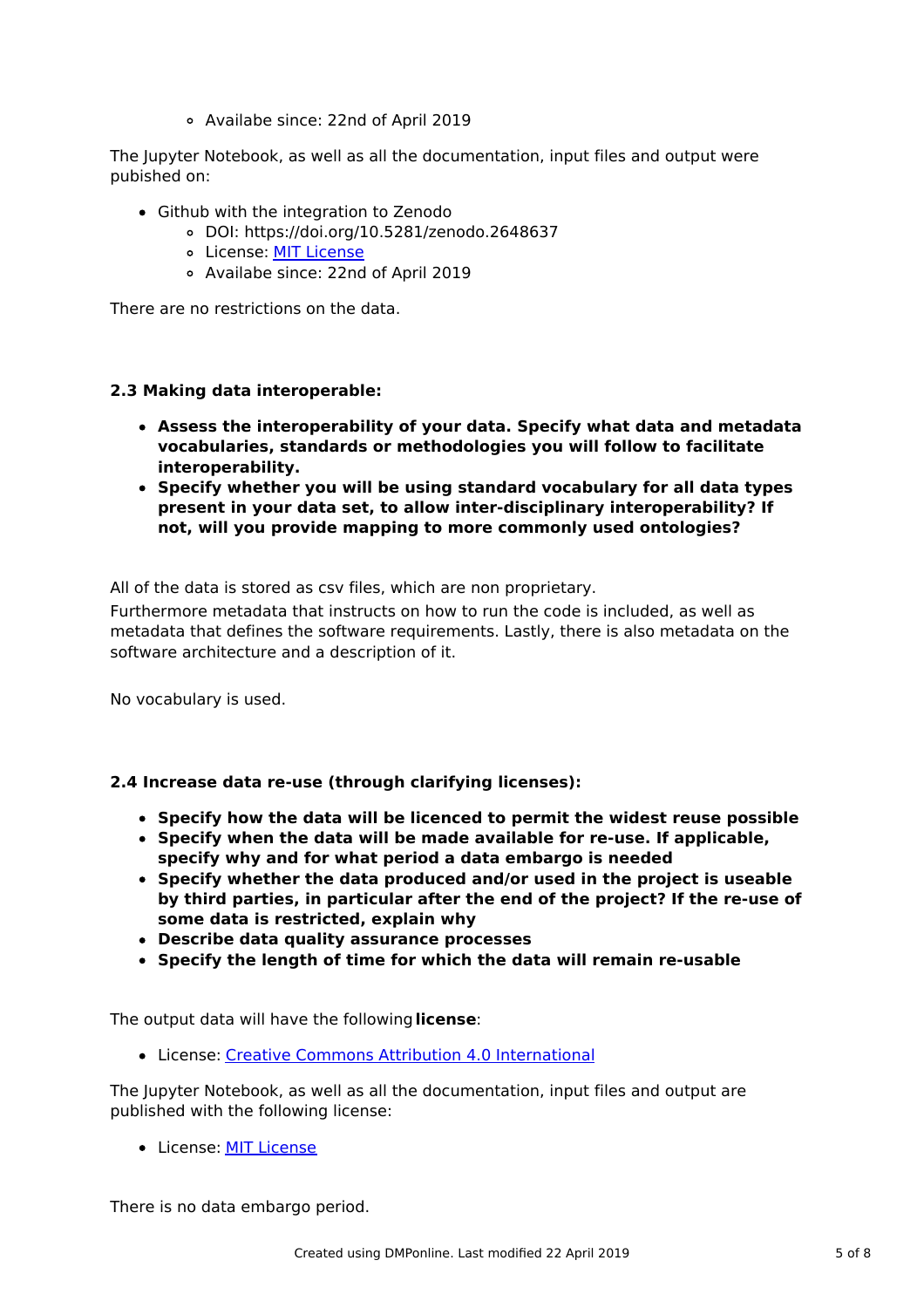Both the code and the data are**available since:** 22nd of April 2019

The data can be **reused** by third parties from the moment it is availbale, as defined by the licensing of it.

**Quality assurance** is possible, by checking agains the input data and testing if any rows were lost. Furthermore, since we are dealing with the population of Austria it is also possible to test if the sums still add up to the total population of Austria.

The data will remain reusable of an indefinit timeframe.

# **3. Allocation of resources**

**Explain the allocation of resources, addressing the following issues:**

- **Estimate the costs for making your data FAIR. Describe how you intend to cover these costs**
- **Clearly identify responsibilities for data management in your project**
- **Describe costs and potential value of long term preservation**
- The main costs for making the data FAIR occur in the steps of making it interoperable, as here metadata,.. has to be created. This is a timeconsuming task that has to be covered. However, since I am a student nobody is paying for my time, therefore this part is also very affordable.
- The project is centered around data management from the beginning. The key contact for this is: David Wagner
- As long as the used services stay free there are very little direct costs for long term preservation. The main cost here also occurs due to the time that is required to keep documents and data up to date.
	- The potential value is that the future analysis is still possible.

# **4. Data security**

### **Address data recovery as well as secure storage and transfer of sensitive data**

### **Storage:**

As the total size of all files is less than 1 Mb storage is not an issue.

### **Backup:**

The data is stored locally for ease of use, but it is also saved on University Servers of TU Vienna.

• Backups are only made when the data changes, which does not happen often as we are dealing with altitude data of cities - both of with do not really change a lot over time. The only attribute that is prone to change is the number of inhabitants, but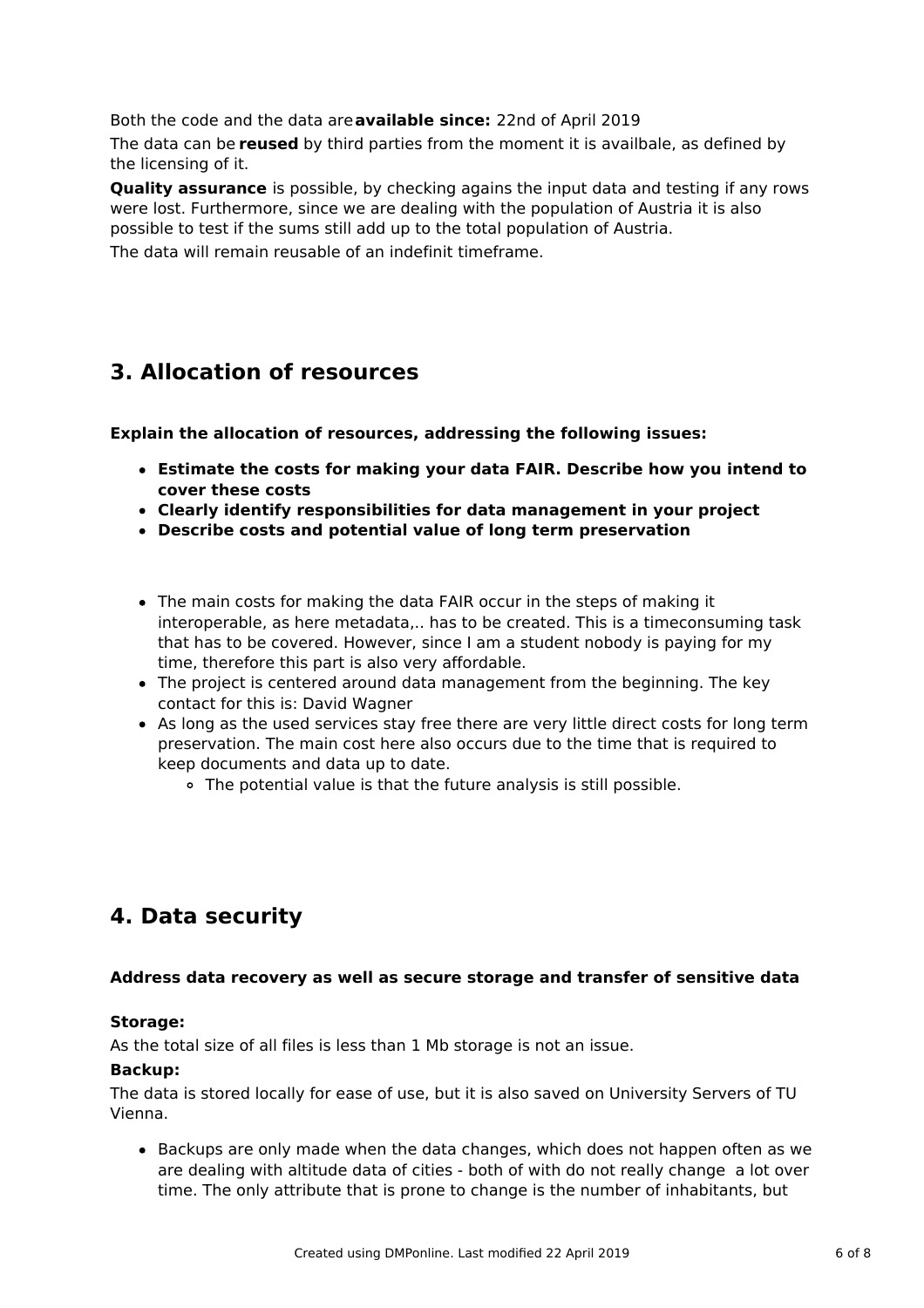also this only happens every few years.

### **Recovery:**

In case of fatal issues where the data is lost locally it will still be possible to access it from the original sources (data.gv.at and DBpedia).

### **Risks to data security:**

- As we are not dealing with any personal data there is little risk of personal data being published.
- However, there is still the risk that data could be changed or deleted. However this is also of little concern since all the data that was used is publically available so it can easily be checked it anythin was changed.
	- Chrosschecking with the original data sources is also a good option to continously check the health of the data.

### **Access to the data:**

Access to the data (and the backup) will only be granted for the people that also conducted the experiment.

### **Safe transfer of data:**

Will be granted by using the VPN network of the Technical University of Vienna.

# **5. Ethical aspects**

### **To be covered in the context of the ethics review, ethics section of DoA and ethics deliverables. Include references and related technical aspects if not covered by the former**

### **Ethical**

No personal data is used for the experiment, so there are no real ethical issues that could arise.

This also means that there is not sensible data that needs to be anonymised.

### **Legal**

Data from data.gv.at:

- This is the main data source.
- Everything is under: Creative Commons Attribution License 3.0

Data from DBpedia:

- This is the second main data source where the altitude of cities is queried from.
- Everything is licensed under: Creative Commons [Attribution-ShareAlike](http://en.wikipedia.org/wiki/Wikipedia:Text_of_Creative_Commons_Attribution-ShareAlike_3.0_Unported_License) 3.0 License and the GNU Free [Documentation](http://en.wikipedia.org/wiki/Wikipedia:Text_of_the_GNU_Free_Documentation_License) License